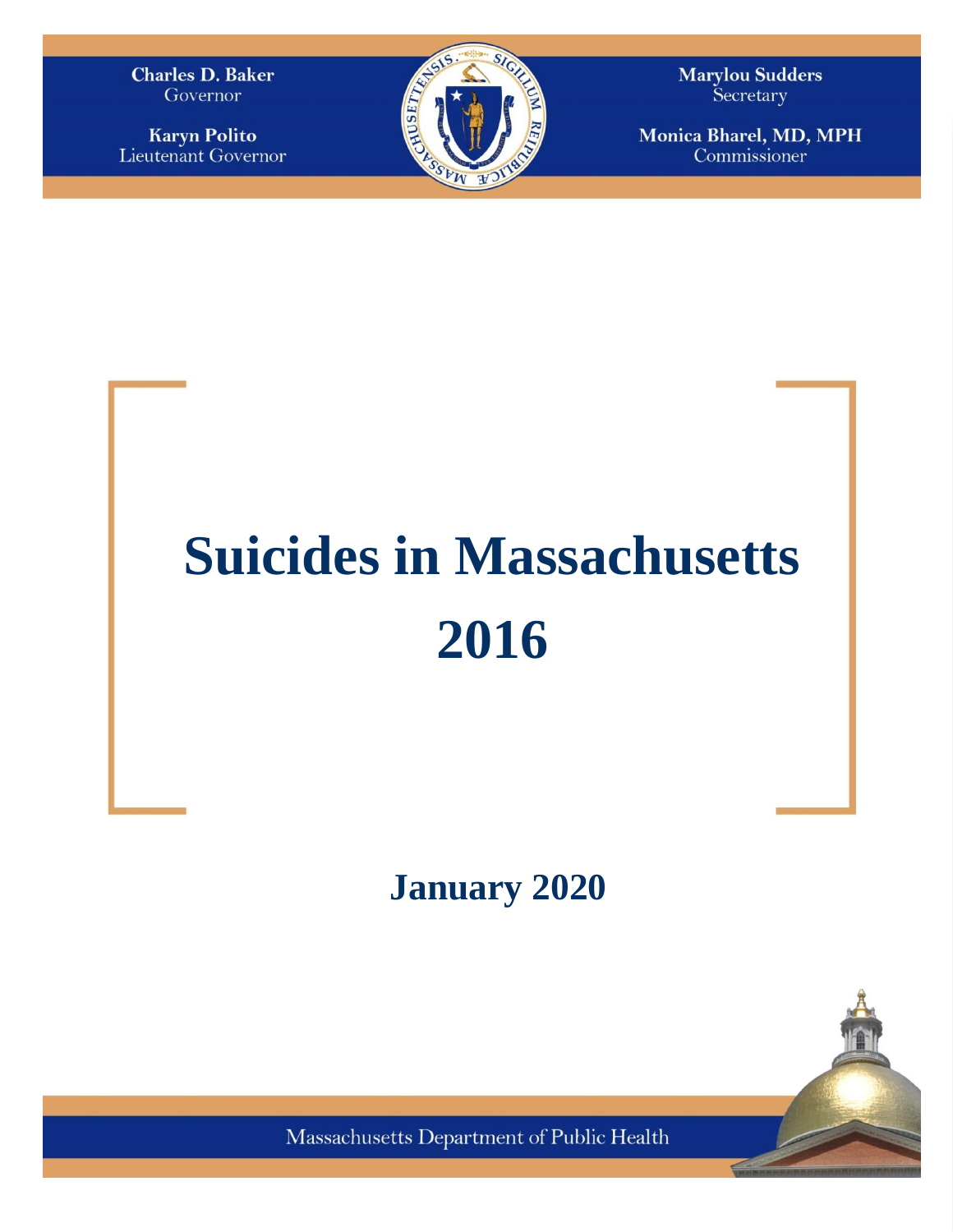# **Legislative Mandate**

The following report is hereby issued pursuant to Section 232 of Chapter 111 of the Massachusetts General Laws as follows:

*The department, in consultation with the executive office of public safety and security shall, subject to appropriation, collect, record and analyze data on all suicides in the commonwealth. Data collected for each incident shall include, to the extent possible and with respect to all applicable privacy protection laws, the following: (i) the means of the suicide; (ii) the source of the means of the suicide; (iii) the length of time between purchase of the means and the death of the decedent; (iv) the relationship of the owner of the means to the decedent; (v) whether the means was legally obtained and owned pursuant to the laws of the commonwealth; (vi) a record of past suicide attempts by the decedent; and (vii) a record of past mental health treatment of the decedent.* 

*The department shall annually submit a report, which shall include aggregate data collected for the preceding calendar year and the department's analysis, with the clerks of the House of Representatives and the Senate and the Executive Office of Public Safety and Security not later than December 31. Names, addresses or other identifying factors shall not be included.* 

*The commissioner shall work in conjunction with the offices and agencies in custody of the data listed in this section to facilitate collection of the data and to ensure that data sharing mechanisms are in compliance with all applicable laws relating to privacy protection. Data collected and held by the department to complete the report pursuant to this section shall not be subject to section 10 of chapter 66 and clause Twenty-sixth of section 7 of chapter.*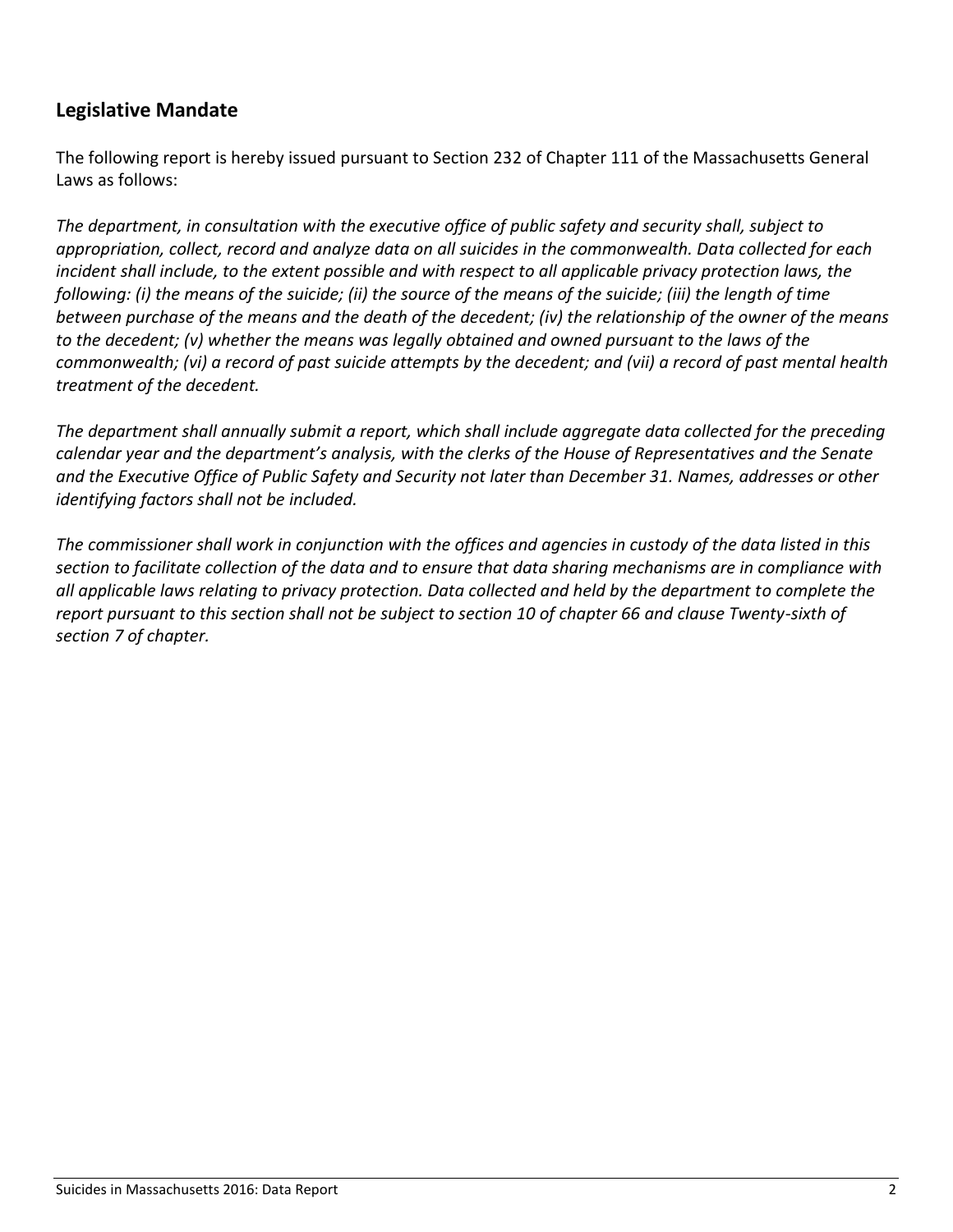## **Executive Summary**

Section 232 of Chapter 111 of the Massachusetts General Laws tasks the Massachusetts Department of Public Health (DPH) with collecting, recording and analyzing data on all suicides in the Commonwealth and submitting an annual report.

DPH analyzed data collected on suicides for 2016 and found the following:

- In 2016, 638 suicides occurred in Massachusetts. This number was greater than the number of deaths due to motor vehicles (N=387) and homicides (N=147) combined.
- In 2016, the rate of suicide in Massachusetts was 9.4/100,000 persons. This rate has increased an average of 2.2% per year since 2006. There were approximately 40% more suicides in 2016 than in 2006.
- The majority (77.0%) of suicide victims were male (n=491). However, rates for both males and females have increased since 2006. From 2006 to 2016, the rate of suicides increased 42.3% for males and 5.0% for females.
- The majority of suicides that occurred in 2016 were among individuals 45-64 years old (n=249, 39.0%).
- The most prevalent means of suicide for males were hanging/suffocation (47.7%) and firearm (26.7%), which combined accounted for 74.4% of male suicides.
- For females, the most prevalent means of suicide were hanging/suffocation (43.5%) and poisoning/overdose (38.1%), which combined accounted for 81.6% of female suicides.
- Males (n=131) accounted for 93.6% of firearm suicides (n=140). Handguns (N=112, 80.0%) were the most common type of firearm used in suicides.
- For poisoning suicides, opiates (n=59, 50.9%) and antidepressants (n=41, 35.3%) were the most common classes of drugs used. $1$
- 32.0% of female suicide victims (n=47) and 14.5% of male suicide victims (n=71) were known to have a prior suicide attempt.
- 63.9% of female suicide victims (n=94) and 36.3% of male suicide victims (n=178) were known to have a history of treatment for a mental health or substance abuse problem.

 $1$  Please note that more than one substance may be associated with a single suicide. Because these substances are not mutually exclusive, the total count will add up to more than the 116 victims who died from poisoning.

Suicides in Massachusetts 2016: Data Report 3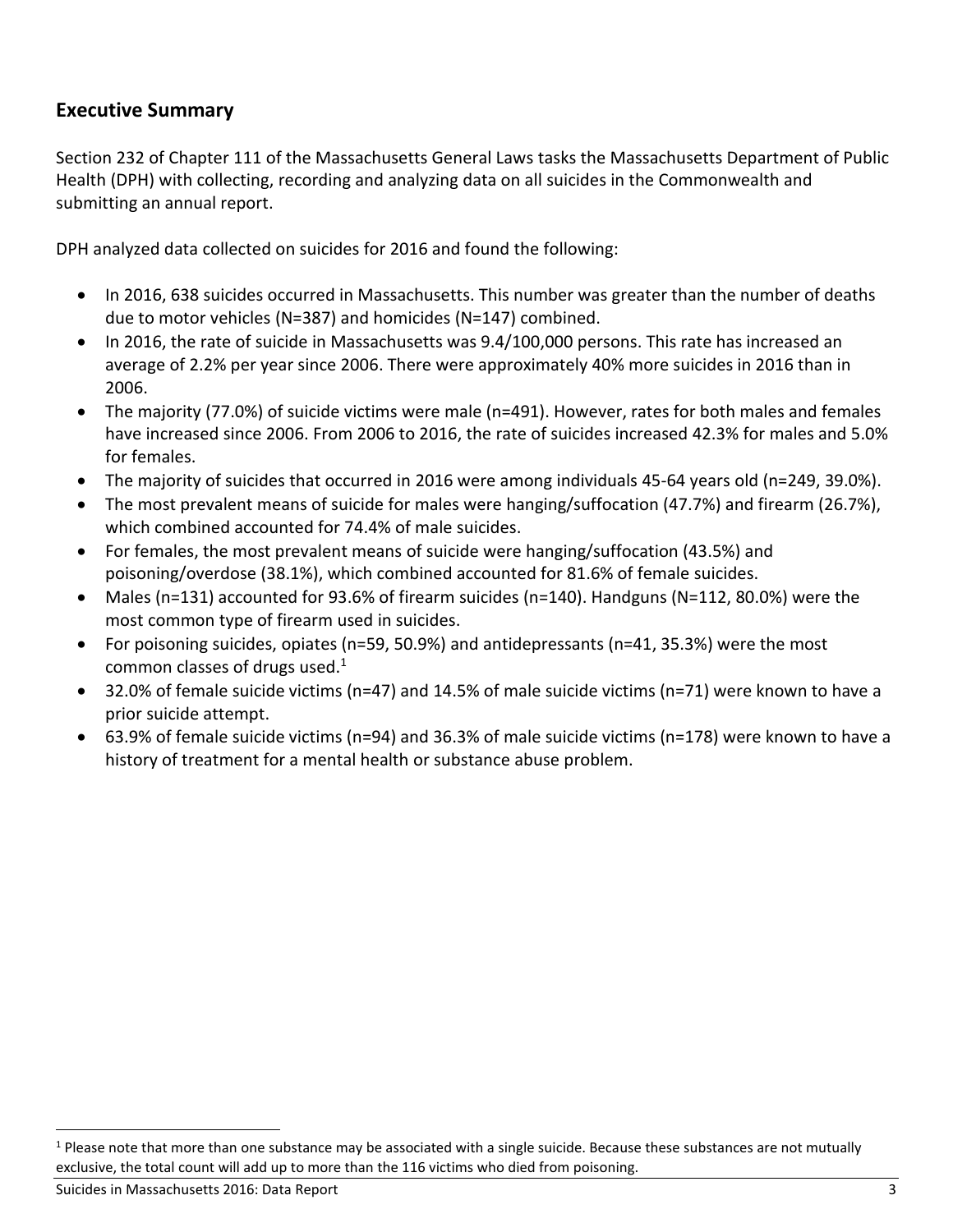# **Introduction**

In 2014, the Legislature passed Chapter 284 of the Acts of 2014: An Act to reduce gun violence. This law included a requirement for the Massachusetts Department of Public Health (DPH) to collect, record, and analyze data on all suicides in the Commonwealth.

The Massachusetts Violent Death Reporting System (MAVDRS) began collecting data on all homicides, suicides, deaths of undetermined intent, unintentional firearm deaths, and legal intervention deaths that occurred in the Commonwealth starting in 2003. MAVDRS is a part of the National Violent Death Reporting System (NVDRS) and is funded by the Centers for Disease Control and Prevention (CDC). The software, variables, and coding guidance are standardized by CDC across all funded states. The data contained in this report is for 2016. Due to the extensive information collected, CDC allows eighteen months after the end of the data year for data completion.

Since the passage of Chapter 284 of the Acts of 2014, MAVDRS has worked towards obtaining better data on all of the information specified in the legislation. MAVDRS has been working with current data partners, which include the Registry of Vital Records and Statistics (RVRS), the Office of the Chief Medical Examiner (OCME), the Massachusetts State Police (MSP), and the Boston Police Department (BPD), as well as new partners within the Executive Office of Public Safety and Security (EOPSS) like the Department of Criminal Justice Information Services (DCJIS), to work on obtaining additional data elements as well as improving upon the quality of data currently collected. MAVDRS received data for 2016 firearm suicides from DCJIS that has been used to improve the reporting on information related to firearm suicides.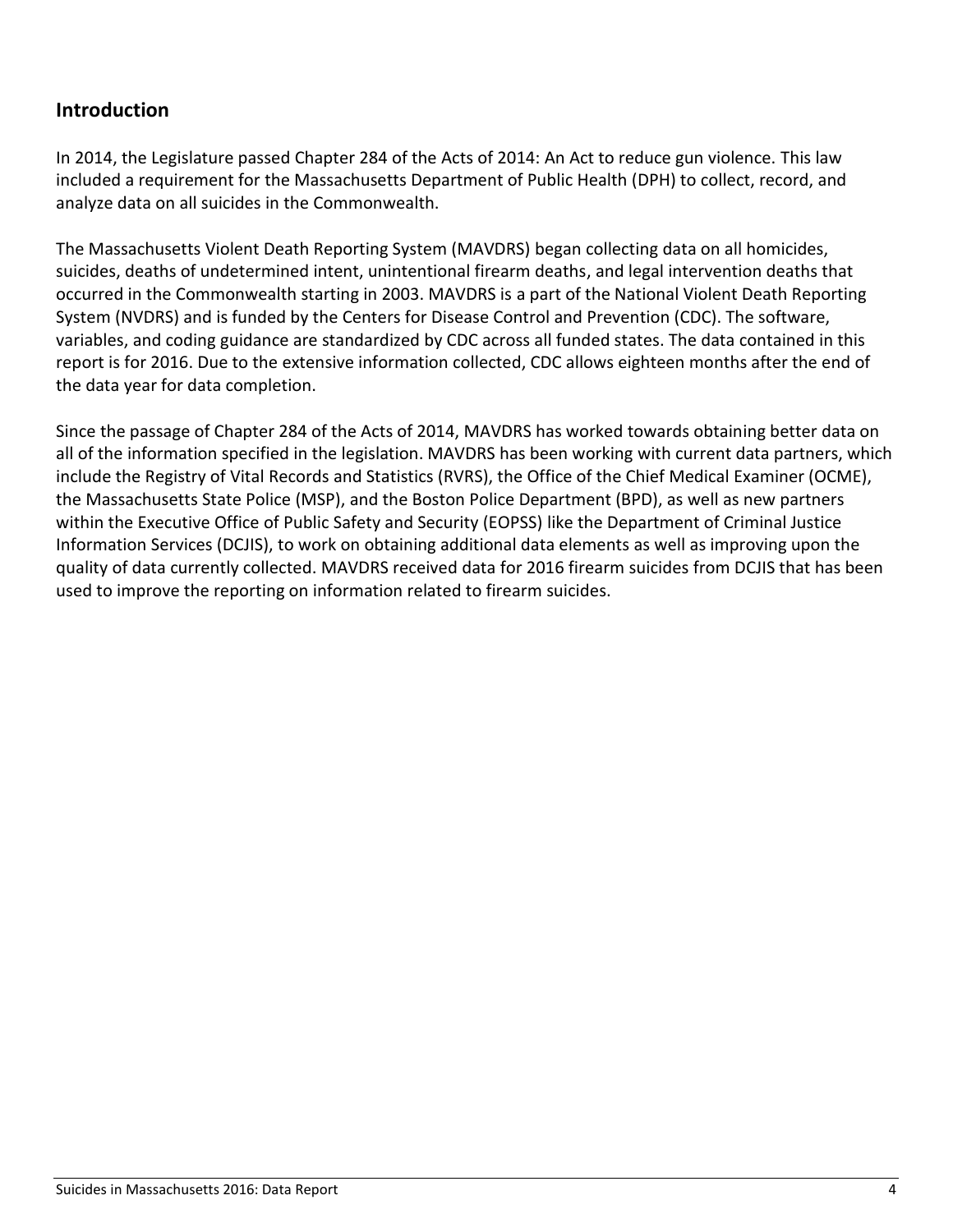# **Suicide Data 2016**

From January 1, 2016 to December 31, 2016, there were 638 suicides (9.4/100,000) that occurred in the Commonwealth of Massachusetts. Of the 638 suicide deaths, 491 of the victims were male (14.9/100,000, 77.0%) and 147 victims were female (4.2/100,000, 23.0%).



Source: Massachusetts Violent Death Reporting System, Massachusetts Department of Public Health; Fatality Analysis Reporting System (FARS, data accessed 10/23/2019), National Highway Traffic Safety Administration

- The number of suicide deaths was 1.6 times higher than the number of motor vehicle traffic-related deaths (N=387) and 4.4 times higher than homicides (N=144) in 2016.
- Massachusetts has a lower age-adjusted rate of suicide (8.9/100,000) compared to the rest of the U.S. The age-adjusted rate of suicide for the U.S in 2016 was 13.4/100,000.<sup>2</sup>
- Since 2006, suicide rates increased an average of 2.2% per year. There were approximately 40% more suicides in 2016 than in 2006. This increase mirrors an increase in the U.S. age-adjusted suicide rate, which also increased an average of 2.2% per year since 2006.<sup>2</sup>

Suicides in Massachusetts 2016: Data Report 5 <sup>2</sup> Source: Centers for Disease Control and Prevention, WISQARS – Fatal Injuries Report, 1999-2016, for National, Regional, and States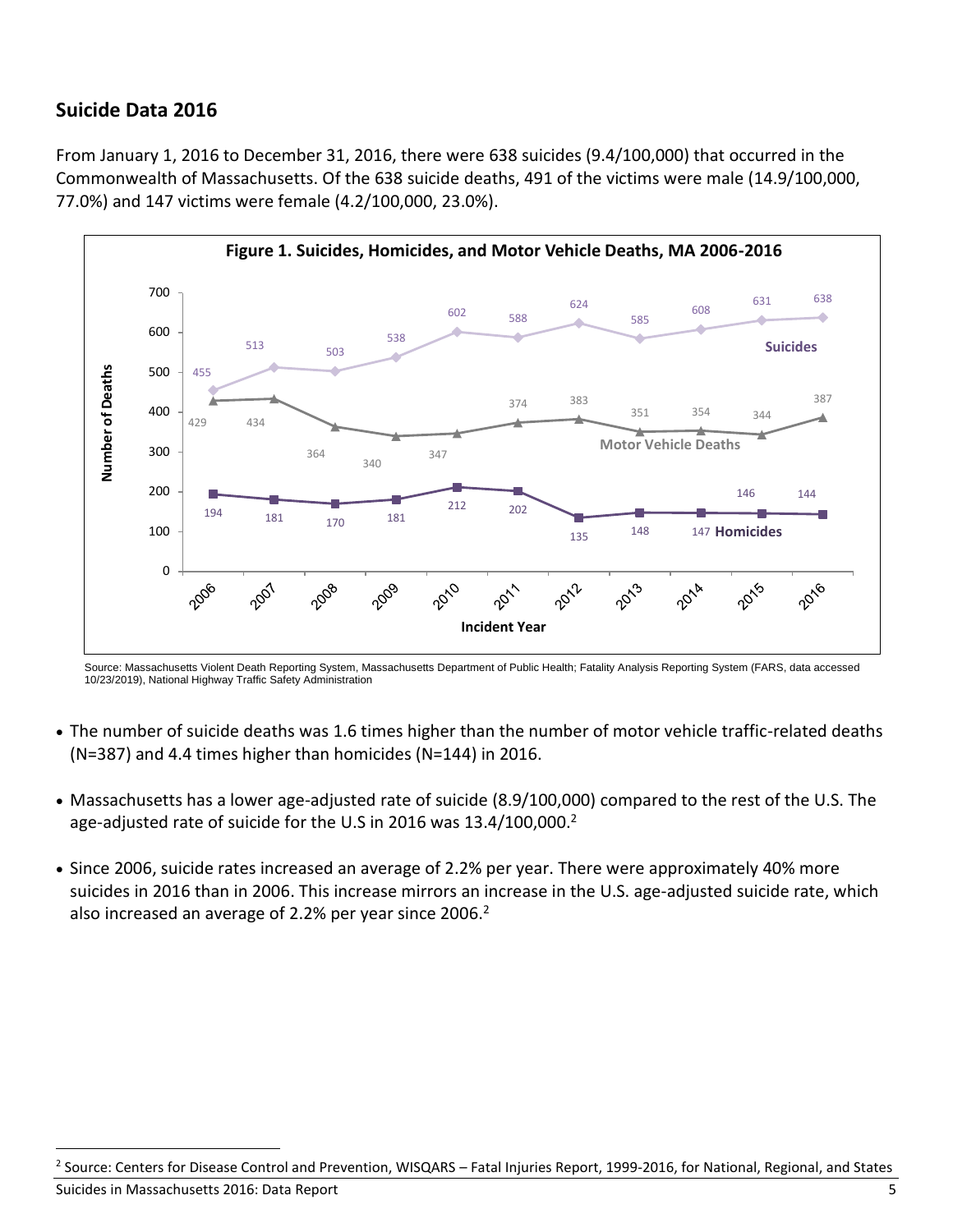#### **SUICIDE RATES DEMOGRAPHICS**



- While the majority of deaths by suicide occurred in males, there have been overall increases in the rates of suicide among both men and women.
- Although suicide rates for both males and females have fluctuated from year to year, the modeled average annual percent change (APC) in suicide rates between 2006 and 2016 was similar for men (2.4% per year) and women (2.7% per year).
- When comparing suicide rates for 2006 and 2016, the net change in suicide rates among males increased by 42% (from 10.3 to 14.9); among females, it increased by 5% (from 4.0 to 4.2).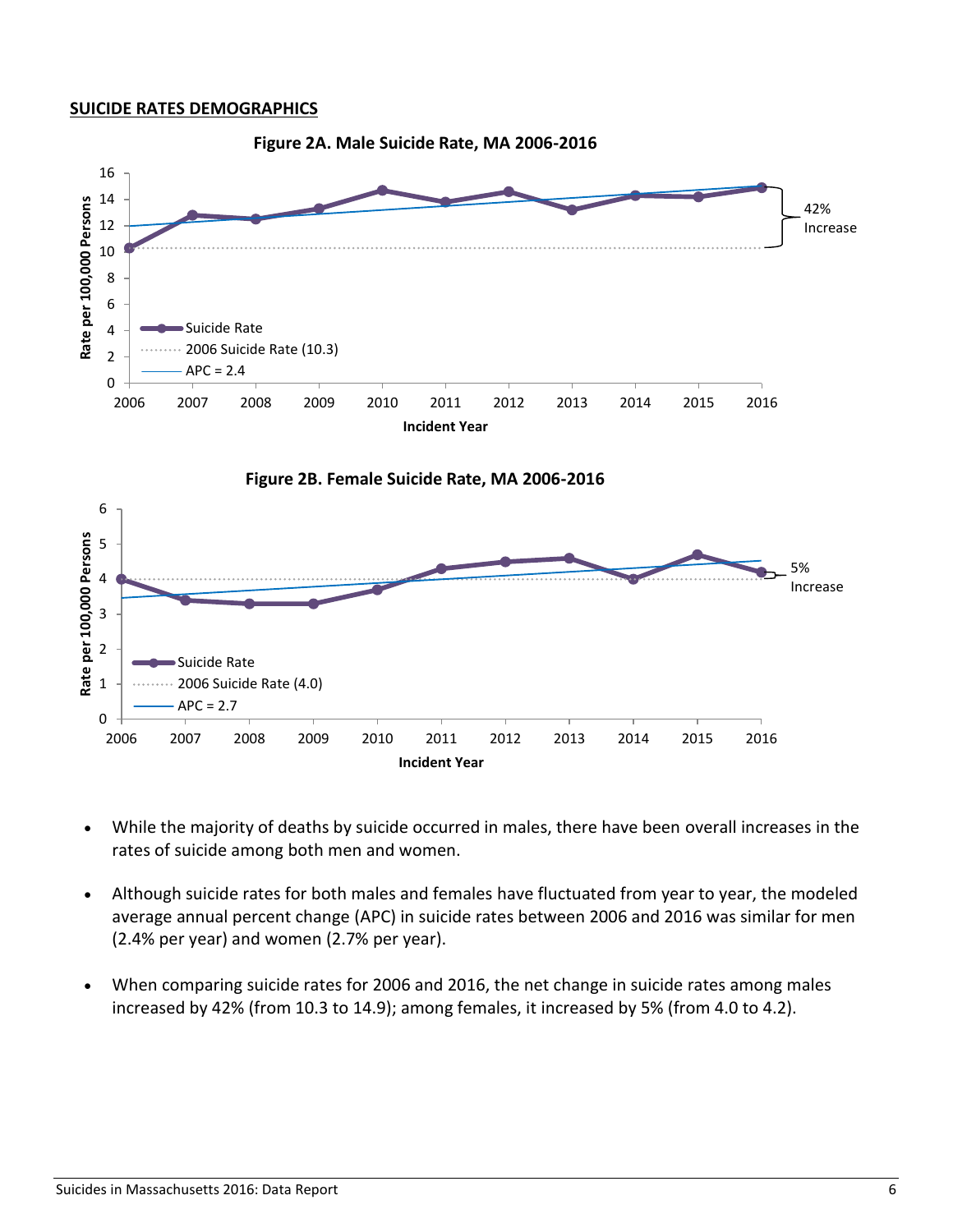

Source: Massachusetts Violent Death Reporting System, Massachusetts Department of Public Health

- 39.0% of suicides that occurred in 2016 were among individuals age 45-64 years (n=249). Between 2006 and 2016, the rate of suicides in this group increased an average of 2.1% per year.
- The age group with the highest rate of suicide for males was individuals age 45-54 years (21.0/100,000 persons, n=98).
- The age group with the highest rate of suicide for females was individuals age 55-64 years (7.3/100,000 persons, n=35).



- For 2012-2016, the average annual age-adjusted suicide rate was highest among white, non-Hispanic males (15.2/100,000 persons, n=2,018).<sup>3</sup>
- Similarly, white, non-Hispanic females had a higher average annual age-adjusted rate (4.7/100,000 persons, n=664) of suicide compared to black, non-Hispanic and Hispanic females.

Suicides in Massachusetts 2016: Data Report 7

<sup>&</sup>lt;sup>3</sup> Rates are not counted for numbers less than six and are considered unstable for counts less than 20.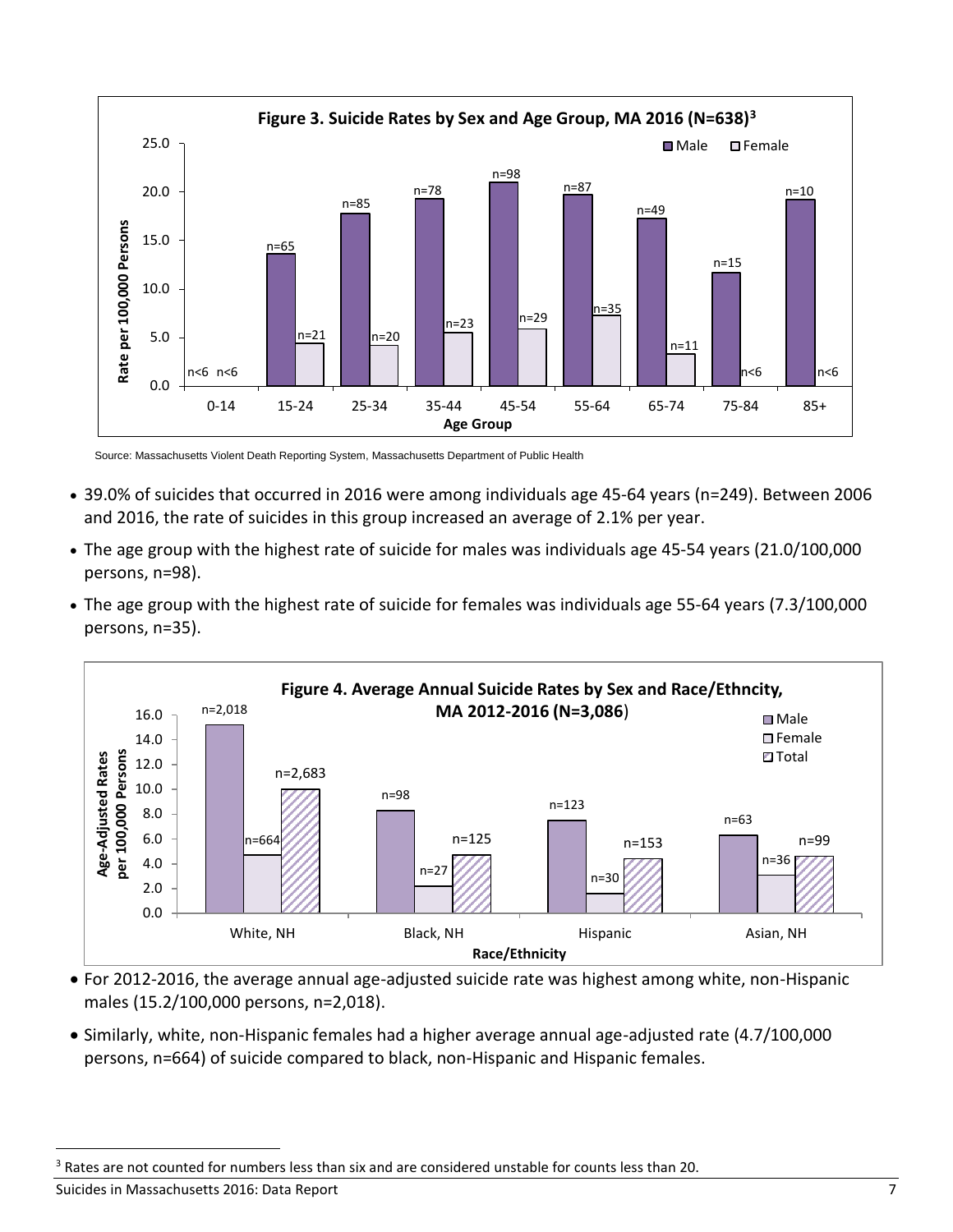### **Suicides by County**



**Figure 5. Rate of Suicides by County, MA 2016**4

- In 2016, Berkshire (11.8/100,000, n=15), Hampshire (11.8/100,000, n=19), and Bristol (11.7/100,000, n=65) counties had the highest rates of suicide and Middlesex County had the highest number of suicides (n=147, 9.2/100,000).
- The county with the lowest measurable rate in 2016 was Suffolk County (7.4/100,000, n= 59).

<sup>&</sup>lt;sup>4</sup> Rates are calculated based on county of injury.

Suicides in Massachusetts 2016: Data Report 8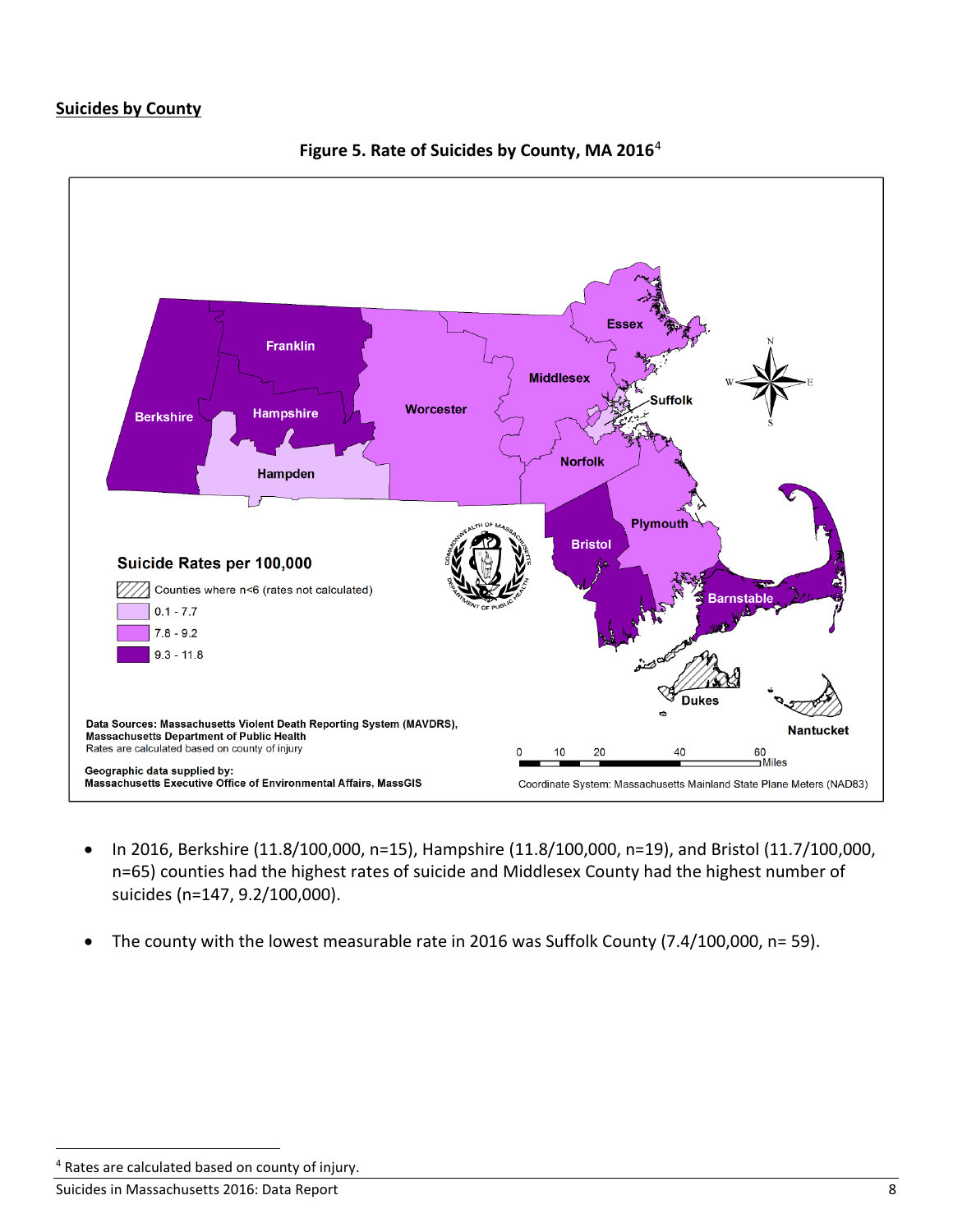Chapter 111 M.G.L, Section 232, (i) and (ii) specify that this report contain both the means of the suicide (e.g., firearm suicides) and the source of the means (e.g., type of firearm). The means used in suicides varies greatly as does its source. The following information represents the data currently available on the type and source of means used in suicides in Massachusetts in 2016.



Source: Massachusetts Violent Death Reporting System, Massachusetts Department of Public Health

| Table 1. Means of Suicide: Number, Percent and Rate, MA 2016 |             |         |         |               |         |                                       |     |         |         |
|--------------------------------------------------------------|-------------|---------|---------|---------------|---------|---------------------------------------|-----|---------|---------|
|                                                              | <b>Male</b> |         |         | <b>Female</b> |         |                                       |     |         |         |
|                                                              |             |         | Rate    |               |         | Rate                                  |     |         | Rate    |
| <b>Means of Suicide</b>                                      | N           | Percent | per     | N             | Percent | per                                   | N   | Percent | per     |
|                                                              |             |         | 100,000 |               |         | 100,000                               |     |         | 100,000 |
| Hanging/Suffocation                                          | 234         | 47.7    | 7.1     | 64            | 43.5    | 1.8                                   | 298 | 46.7    | 4.4     |
| Firearm                                                      | 131         | 26.7    | 4.0     | 9             | 6.1     | 0.3                                   | 140 | 21.9    | 2.1     |
| Poisoning/overdose                                           | 60          | 12.2    | 1.8     | 56            | 38.1    | 1.6                                   | 116 | 18.2    | 1.7     |
| Sharp Instrument                                             | 21          | 4.3     | 0.6     | 5             | 3.4     | $\hspace{0.05cm}$ – $\hspace{0.05cm}$ | 26  | 4.1     | 0.4     |
| Fall                                                         | 15          | 3.1     | 0.5     | 8             | 5.4     | 0.2                                   | 23  | 3.6     | 0.3     |
| <b>Other Means</b>                                           | 30          | 6.1     | 0.9     | 5             | 3.4     | $\qquad \qquad -$                     | 35  | 5.5     | 0.5     |
| <b>Total</b>                                                 | 491         | 100.0   | 14.9    | 147           | 100.0   | 4.2                                   | 638 | 100.0   | 9.4     |

Source: Massachusetts Violent Death Reporting System, Massachusetts Department of Public Health

- The most prevalent methods of suicide in 2016 were hanging/suffocation (n=298, 46.7%), firearm (n=140, 21.9%) and poisoning/overdose (n=116, 18.2%).
- Hanging/suffocation (n=234) and firearm (n=131) were the most common methods for males.
- Hanging/suffocation (n=64) and poisoning/overdose (n=56) were the most common methods for females.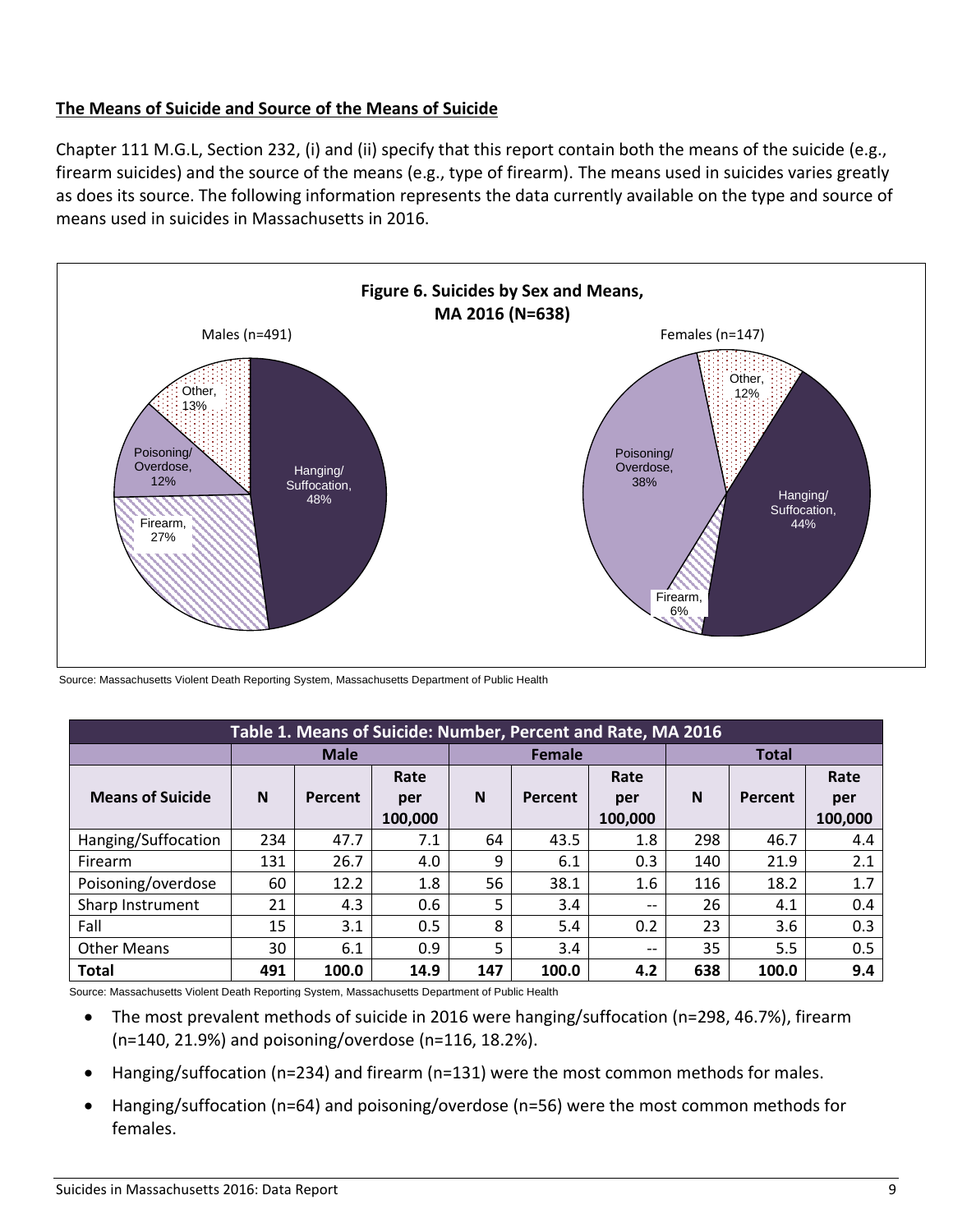| <b>Table 2. Source of Means of Firearm Suicides:</b> |       |       |  |  |  |  |
|------------------------------------------------------|-------|-------|--|--|--|--|
| Number, MA 2016 <sup>5</sup>                         |       |       |  |  |  |  |
| <b>Means</b>                                         | n     | ℅     |  |  |  |  |
| <b>Firearm</b>                                       | 140   | 100.0 |  |  |  |  |
| Handgun                                              | 112   | 80.0  |  |  |  |  |
| Semi-Automatic Pistol                                | 59    |       |  |  |  |  |
| Revolver                                             | 46    |       |  |  |  |  |
| Other/Unknown Type                                   | 7     |       |  |  |  |  |
| <b>Rifle</b>                                         | 14    | 10.0  |  |  |  |  |
| <b>Bolt Action</b>                                   | <6    |       |  |  |  |  |
| Lever Action                                         | $<$ 6 |       |  |  |  |  |
| <b>Pump Action</b>                                   | $<$ 6 |       |  |  |  |  |
| Automatic                                            | <6    |       |  |  |  |  |
| Semi-automatic                                       | <6    |       |  |  |  |  |
| Unknown Type                                         | <6    |       |  |  |  |  |
| Shotgun                                              | 14    | 10.0  |  |  |  |  |
| <b>Bolt Action</b>                                   | <6    |       |  |  |  |  |
| <b>Pump Action</b>                                   | <6    |       |  |  |  |  |
| Single Shot                                          | <6    |       |  |  |  |  |
| <b>Double Barrel</b>                                 | $<$ 6 |       |  |  |  |  |
| Semi-Automatic                                       | <6    |       |  |  |  |  |
| Unknown Type                                         | <6    |       |  |  |  |  |

- Massachusetts has a lower rate of firearm suicides compared to the rest of the U.S. In 2016, the rate for the U.S. was 6.7/100,000 compared to 2.1/100,000 for MA.
- There were three types of firearms used in firearm-related suicides in 2016: handguns, rifles, and shotguns.
- The most common type of firearm used was handgun (n=112, 80.0%).
- The majority of victims who died from firearm-related suicides were male (n=131, 93.6%).

Source: Massachusetts Violent Death Reporting System, Massachusetts Department of Public Health

| <b>Table 3. Source of Means of Hanging/Suffocation Suicides:</b><br>Number, MA 2016 <sup>5</sup> |       |       |     |  |  |
|--------------------------------------------------------------------------------------------------|-------|-------|-----|--|--|
| <b>Male</b><br><b>Female</b><br><b>Total</b><br><b>Means</b>                                     |       |       |     |  |  |
| <b>Hanging/Suffocation</b>                                                                       | 234   | 64    | 298 |  |  |
| Rope/Clothing Line                                                                               | 93    | 13    | 106 |  |  |
| Belt/Strap                                                                                       | 45    | 9     | 54  |  |  |
| Cord/Cable/Wire                                                                                  | 35    | 11    | 46  |  |  |
| Plastic Bag/Plastic Bag + Gas                                                                    | 13    | 8     | 21  |  |  |
| Sheet/Curtain                                                                                    | $20$  | $<$ 6 | 21  |  |  |
| Dog Leash                                                                                        | <6    | $6$   | 7   |  |  |
| Clothing/Shoelace                                                                                | 14    | 10    | 24  |  |  |
| <b>Other Specified Means</b>                                                                     | $<$ 6 | $<$ 6 | 6   |  |  |
| Not Specified                                                                                    | 8     | 5     | 13  |  |  |

Source: Massachusetts Violent Death Reporting System, Massachusetts Department of Public Health

- For suicides by hanging/ suffocation, the most common known ligatures used were a rope/clothing line (n=106, 35.6%), belt/strap (n=54, 18.1%) and cord/cable/wire (n=46, 15.4%).
- For both men and women, the most common ligature used was a rope/clothing line (males: n=93, 39.7%, females: n=13, 20.3%).
- Twenty-one victims used plastic bags as a means of suffocation, either alone or in conjunction with a gas such as helium or propane.

Suicides in Massachusetts 2016: Data Report 10 and 2008 10 and 2008 10 and 2008 10 and 2008 10 and 2008 10 and 2008 10 and 2008 10 and 2008 10 and 2008 10 and 2008 10 and 2008 10 and 2008 10 and 2008 10 and 2008 10 and 200

<sup>&</sup>lt;sup>5</sup> Data suppressed for counts less than 6 for select variables. Some values greater than 6 have also been suppressed when it would allow for a value of less than 6 to be calculated.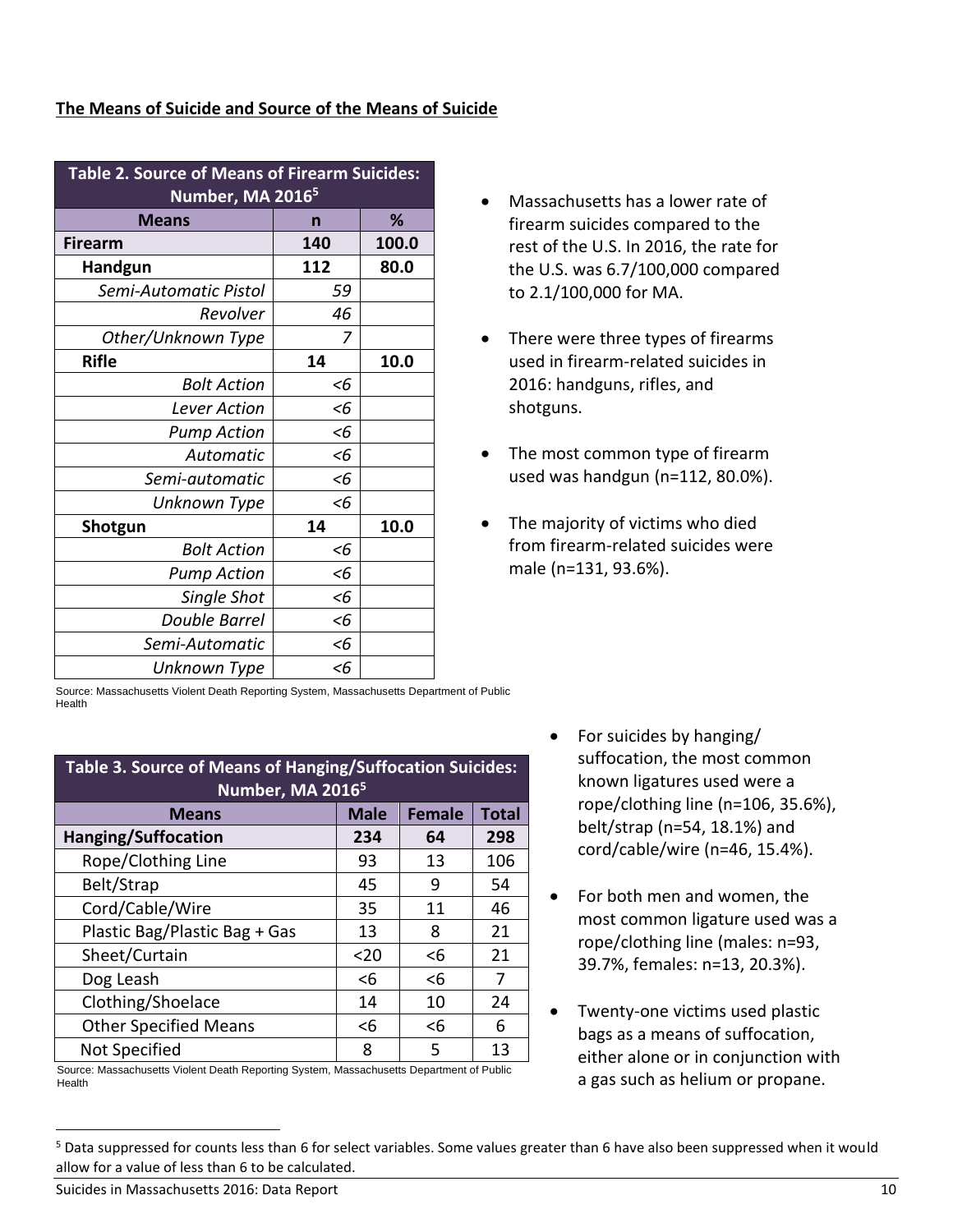| <b>Table 4. Source of Means of Poisoning Suicides:</b><br>Number, MA 2016 <sup>6,7</sup> |       |        |     |  |  |  |  |
|------------------------------------------------------------------------------------------|-------|--------|-----|--|--|--|--|
| <b>Male</b><br><b>Female</b><br><b>Total</b><br><b>Means</b>                             |       |        |     |  |  |  |  |
| Poisoning                                                                                |       |        |     |  |  |  |  |
| <b>Substance Classes</b>                                                                 | 113   | 148    | 261 |  |  |  |  |
| Alcohol                                                                                  | 6     | 9      | 15  |  |  |  |  |
| Amphetamine                                                                              | 0     | $6$    | <6  |  |  |  |  |
| Anticonvulsant                                                                           | $6$   | <6     | 9   |  |  |  |  |
| Antidepressant                                                                           | 12    | 29     | 41  |  |  |  |  |
| Antipsychotic                                                                            | $<$ 6 | $<$ 10 | 10  |  |  |  |  |
| <b>Barbiturates</b>                                                                      | $<$ 6 | <6     | <6  |  |  |  |  |
| Benzodiazepines                                                                          | 11    | 24     | 35  |  |  |  |  |
| Carbon Monoxide                                                                          | 19    | 0      | 19  |  |  |  |  |
| Cocaine                                                                                  | <6    | $<$ 6  | $6$ |  |  |  |  |
| Opiate                                                                                   | 25    | 34     | 59  |  |  |  |  |
| <b>Other Substance Class</b>                                                             | 28    | 36     | 64  |  |  |  |  |
| Acetaminophen                                                                            | O     | 9      | 9   |  |  |  |  |
| Diphenhydramine                                                                          | 8     | 7      | 15  |  |  |  |  |
| Other/Unknown Substance                                                                  | 20    | 20     | 40  |  |  |  |  |

Source: Massachusetts Violent Death Reporting System, Massachusetts Department of Public

Health

This table includes all substances listed in the cause of death for poisoning suicides by substance class.

- There were 261 different substances included as the cause of death in 116 poisoning suicides.
- The most common classes of substances used in poisoning suicides were opiates, which accounted for 22.6% of all substances used, and antidepressants, which accounted for 15.7% of all substances used.

| <b>Table 5. Source of Means of Sharp Instrument</b><br>Suicides: Number, MA 20167 |          |  |  |  |
|-----------------------------------------------------------------------------------|----------|--|--|--|
| <b>Total</b><br><b>Means</b>                                                      |          |  |  |  |
| <b>Sharp Instrument</b><br>26                                                     |          |  |  |  |
| Knife                                                                             | 16       |  |  |  |
| Razor Blade/Box Cutter                                                            | $\leq 6$ |  |  |  |
| Multiple/Other/Not Specified                                                      | ćĥ       |  |  |  |

Source: Massachusetts Violent Death Reporting System, Massachusetts Department of Public Health

• The most prevalent sharp instrument used in suicides was a knife (n=16, 61.5%).

 $6$  The substances listed have been identified as the cause of death of victims (n=116); however, please note that more than one substance may be associated with a single suicide. Because these substances are not mutually exclusive, the total count will add up to more than the 116 victims who died from poisoning.

 $7$  Data suppressed for counts less than 6 for select variables. Some values greater than 6 have also been suppressed when it would allow for a value of less than 6 to be calculated.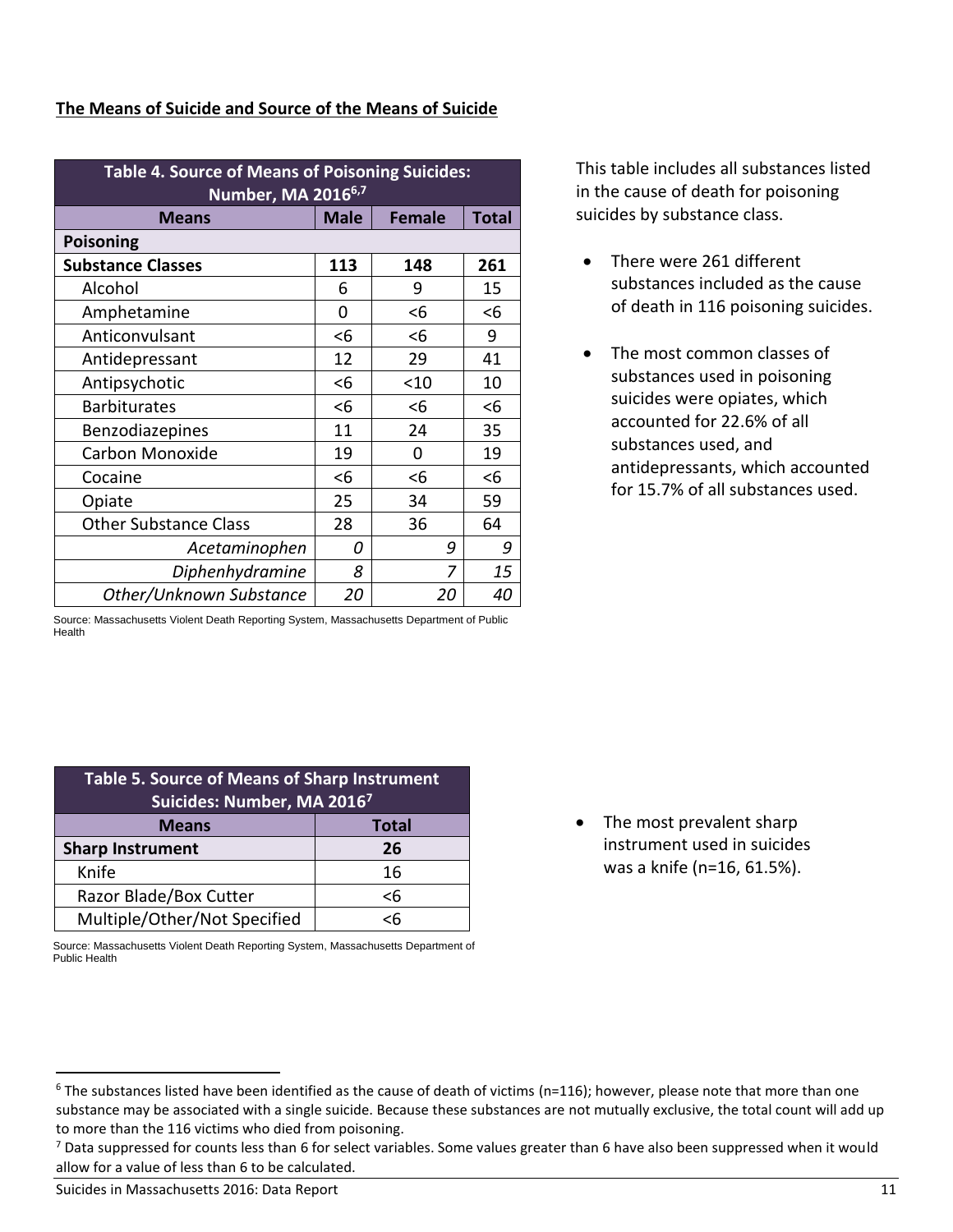| <b>Table 6. Source of Means of Fall Suicides:</b><br>Number, MA 20168 |              |  |  |  |  |
|-----------------------------------------------------------------------|--------------|--|--|--|--|
| <b>Means</b>                                                          | <b>Total</b> |  |  |  |  |
| Fall                                                                  | 22           |  |  |  |  |
| <b>Residential Building/Dorm</b>                                      | 11           |  |  |  |  |
| <b>Bridge</b>                                                         | < 6          |  |  |  |  |
| Parking Garage                                                        | $6$          |  |  |  |  |
| <b>Health Care Facility</b>                                           | $\leq 6$     |  |  |  |  |
| Other/Unknown                                                         | <6           |  |  |  |  |

Source: Massachusetts Violent Death Reporting System, Massachusetts Department of Public Health

• In 2016, residential buildings (n=11, 50.0%) were most often utilized in suicides resulting from falling/jumping from a height.

| Table. 7. Source of Means of Other<br>Suicides: Number, MA 20168 |    |  |  |  |
|------------------------------------------------------------------|----|--|--|--|
| <b>Total</b><br><b>Means</b>                                     |    |  |  |  |
| <b>Other Means</b>                                               | 36 |  |  |  |
| Drowning                                                         | 12 |  |  |  |
| Fire/Burn                                                        | <6 |  |  |  |
| Train                                                            | 10 |  |  |  |
| <b>Motor Vehicle</b>                                             |    |  |  |  |
| Other/Unknown                                                    |    |  |  |  |

Source: Massachusetts Violent Death Reporting System, Massachusetts Department of Public Health

• The most prevalent methods of suicide in the other category were those involving drowning (n=12, 33.3%) and train (n=10, 27.8%).

<sup>&</sup>lt;sup>8</sup> Data suppressed for counts less than 6 for select variables. Some values greater than 6 have also been suppressed when it would allow for a value of less than 6 to be calculated.

Suicides in Massachusetts 2016: Data Report 12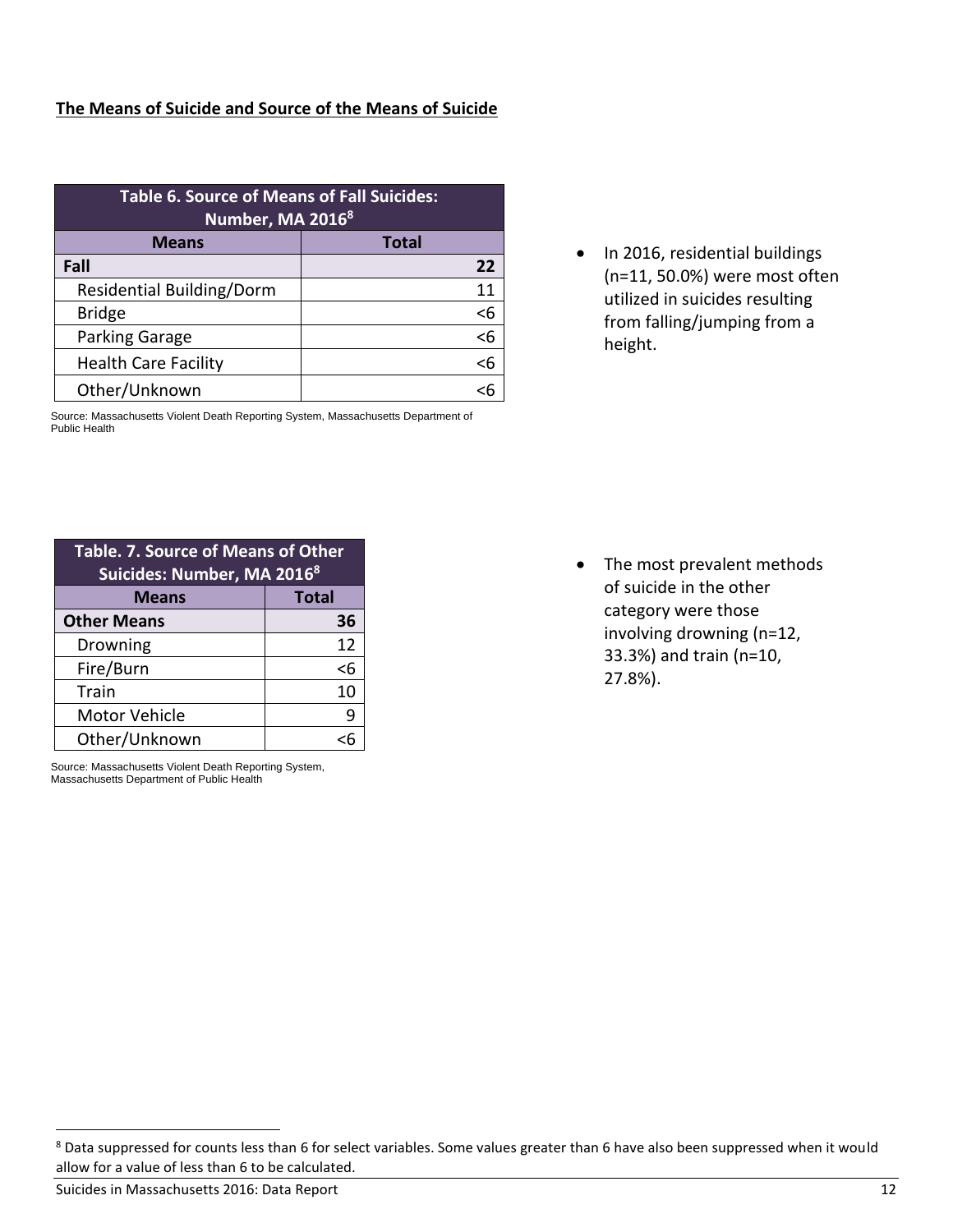## **The Relationship between the Owner of the Means and the Decedent**

| Table 8. Relationship of Suicide Victim to Gun Owner,<br><b>MA 2016</b> |    |      |  |  |  |
|-------------------------------------------------------------------------|----|------|--|--|--|
| <b>Firearm Suicides</b><br>100.0<br>140                                 |    |      |  |  |  |
| Relationship                                                            | N  | %    |  |  |  |
| Self                                                                    | 60 | 42.9 |  |  |  |
| Other known person*                                                     | 13 | 9.3  |  |  |  |
| Unknown                                                                 | 67 | 47.9 |  |  |  |
| *Includes family, friend, other known person                            |    |      |  |  |  |

Source: MAVDRS, MA Department of Public Health

MAVDRS collects information on the relationship of the owner of a firearm to the decedent from police reports and medical examiner files. However, information on the relationship between the owner and decedent is not always clearly documented in these records. Additional information was obtained for this report from DCJIS to improve this information.

In 2016, of the 140 firearm suicides, 73 had documented information on the relationship of the firearm owner to the decedent. In 42.9% of suicides by firearm, it was known that the decedent was the owner of the firearm, and in 9.3%, it was known that the owner of the firearm was a family member, friend or other known person.

For prescription drugs used in poisoning suicides, MAVDRS collects information on the relationship between the decedent and the person for whom the prescription medication was prescribed. In 2016, 44% of pharmaceutical drugs used in poisoning suicides were known to be prescribed to the decedent.

MAVDRS does not collect information on the relationship between the owner of the means and the decedent for the following means because these are commonly available and non-regulated objects: hanging/suffocation, sharp instruments, non-prescription drugs, or falls.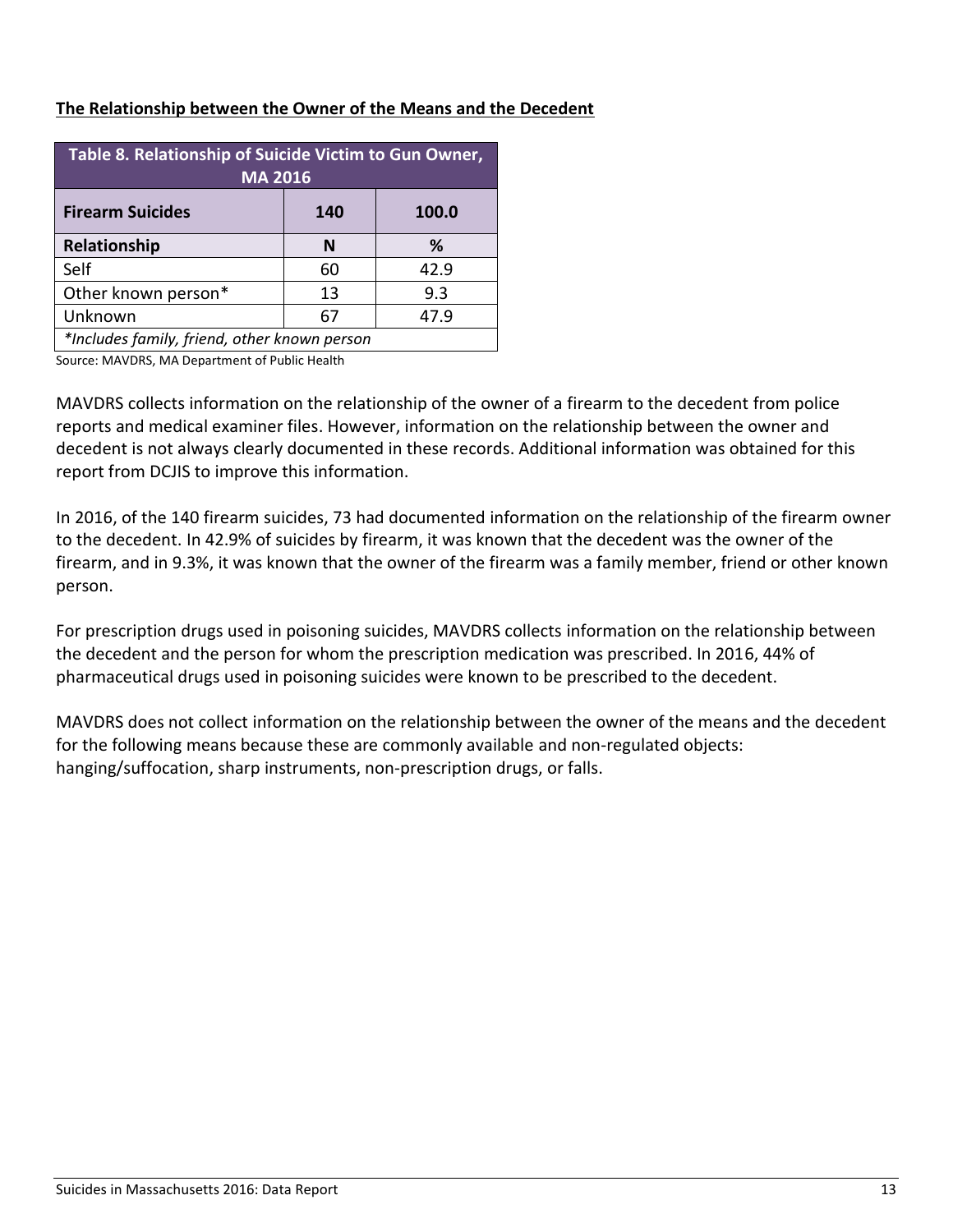| Table 9. Length of Time Between Firearm Purchase and Death of Victims who<br><b>Owned Firearm, MA 2016</b> |    |       |  |  |  |  |
|------------------------------------------------------------------------------------------------------------|----|-------|--|--|--|--|
| Length of Time from Firearm Purchase to Death<br>%                                                         |    |       |  |  |  |  |
| <b>Victim was Gun Owner</b>                                                                                | 60 | 100.0 |  |  |  |  |
| Less than 1 year                                                                                           | 10 | 16.7  |  |  |  |  |
| Between 1 and 5 years                                                                                      | 13 | 21.7  |  |  |  |  |
| Over 5 years                                                                                               | 23 | 38.3  |  |  |  |  |
| Unknown                                                                                                    | 14 | 23.3  |  |  |  |  |

## **The Length of Time between Purchase of the Means and the Death of the Decedent**

Source: MAVDRS, MA Department of Public Health

MAVDRS was able to obtain information on the length of time between the purchase of the means and the death of the decedent for firearm suicides where the victim was the owner of the firearm. Information on the length of time from purchase to death was known for 76.7% of firearm suicides where the victim owned the firearm. In 16.7% of these, the victim had owned the gun for less than a year, 21.7% of victims had owned the firearm between 1 and 5 years, and in 38.3% of victims, the victim had owned the firearm for over 5 years.

## **Whether the Means was Legally Obtained and Owned Pursuant to the Laws of the Commonwealth**

For suicides by firearm or poisoning, additional data is collected to determine whether the means was obtained and owned legally. For firearms, MAVDRS currently collects information on whether a firearm was known to be stolen, but this information is often incomplete. Of the 140 firearm suicides in 2016, none were known to be stolen. MAVDRS is working to improve on the completeness of this variable and determine whether or not a firearm was legally obtained and owned.

In 2016, there were less than six known illicit substances that were part of the cause of death in poisoning suicides. MAVDRS does not currently have a variable for capturing whether prescription drugs used in poisoning suicides were obtained legally or not.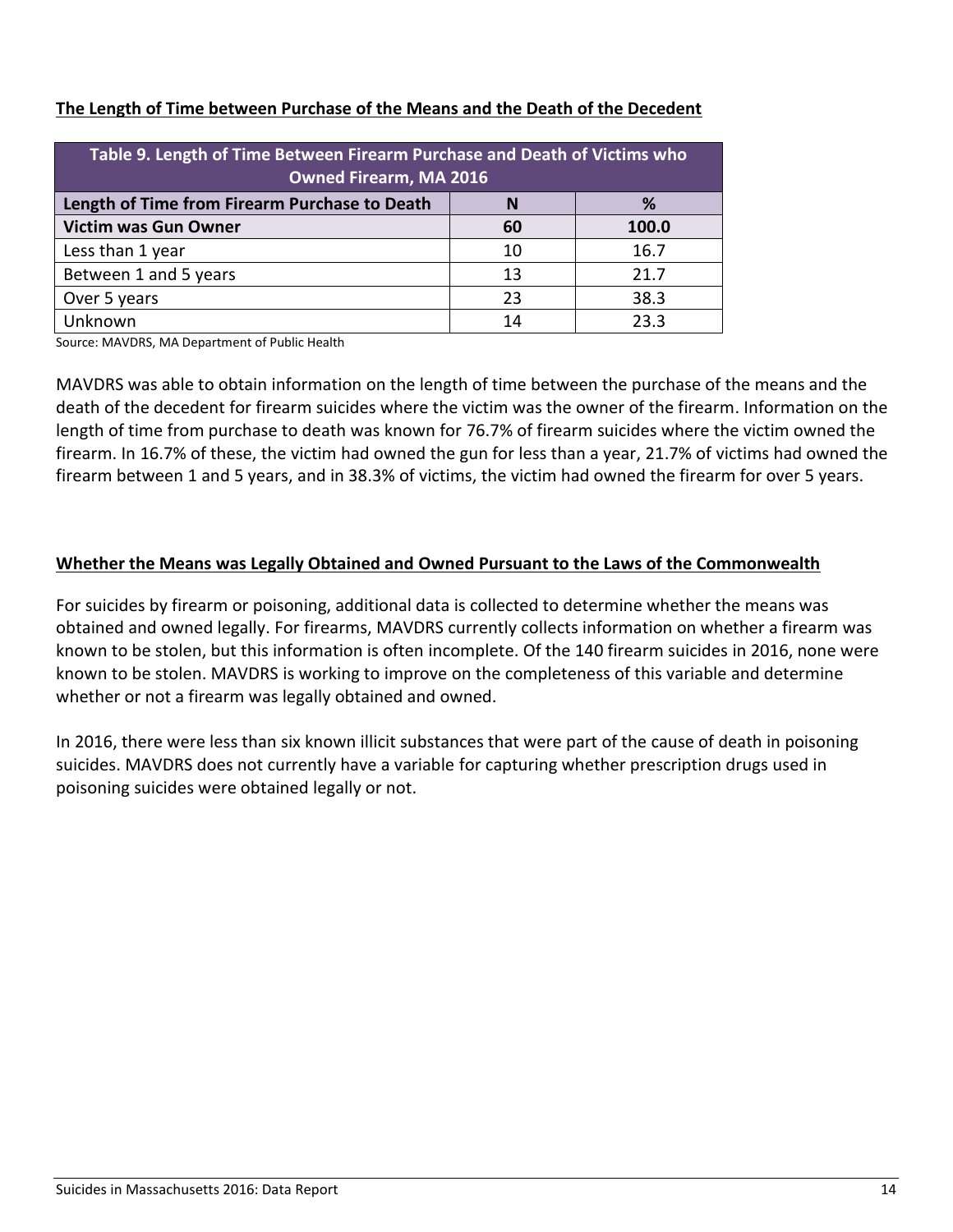#### **Circumstances <sup>9</sup>**



Source: Massachusetts Violent Death Reporting System, Massachusetts Department of Public Health

A circumstance is a condition, fact, or event that affects a situation. Circumstances surrounding the decedent's life prior to the death can highlight opportunities for future prevention efforts. MAVDRS systematically collects information on suicides and allows for more than one circumstance to be listed for a suicide victim. 94.8% of suicide victims had at least one circumstance identified during case-review (n=605), and 84.2% had multiple circumstances known (n=537). It is important to remember that some circumstances are more likely to be known and documented than others, and if a circumstance is not identified, that does not mean it was not present in the decedent's life. The above figure represents percentages of circumstances noted out of all suicides (n=638).

- 51.9% of suicide victims had a documented current mental health problem, such as depression, anxiety disorder, schizophrenia, or post-traumatic stress disorder.
- 37.1% were currently receiving treatment for a mental health or substance abuse problem, and 42.6% had history of treatment for a mental health or substance abuse problem.
- 31.0% had a known alcohol or other substance abuse problem.
- 23.0% experienced an intimate partner problem prior to their death such as divorce, break-up, jealousy, or conflict. In 2016, there were <6 intimate partner violence related homicide/suicide cases.
- 18.5% had a known history of suicide attempts.

 $9$  Circumstances are not mutually exclusive and will not add up to 100%.

Suicides in Massachusetts 2016: Data Report 15 and 2008 15 and 2018 15 and 2018 15 and 2018 15 and 2018 15 and 2019 15 and 2019 15 and 2019 15 and 2019 16 and 2019 16 and 2019 16 and 2019 16 and 2019 16 and 2019 16 and 201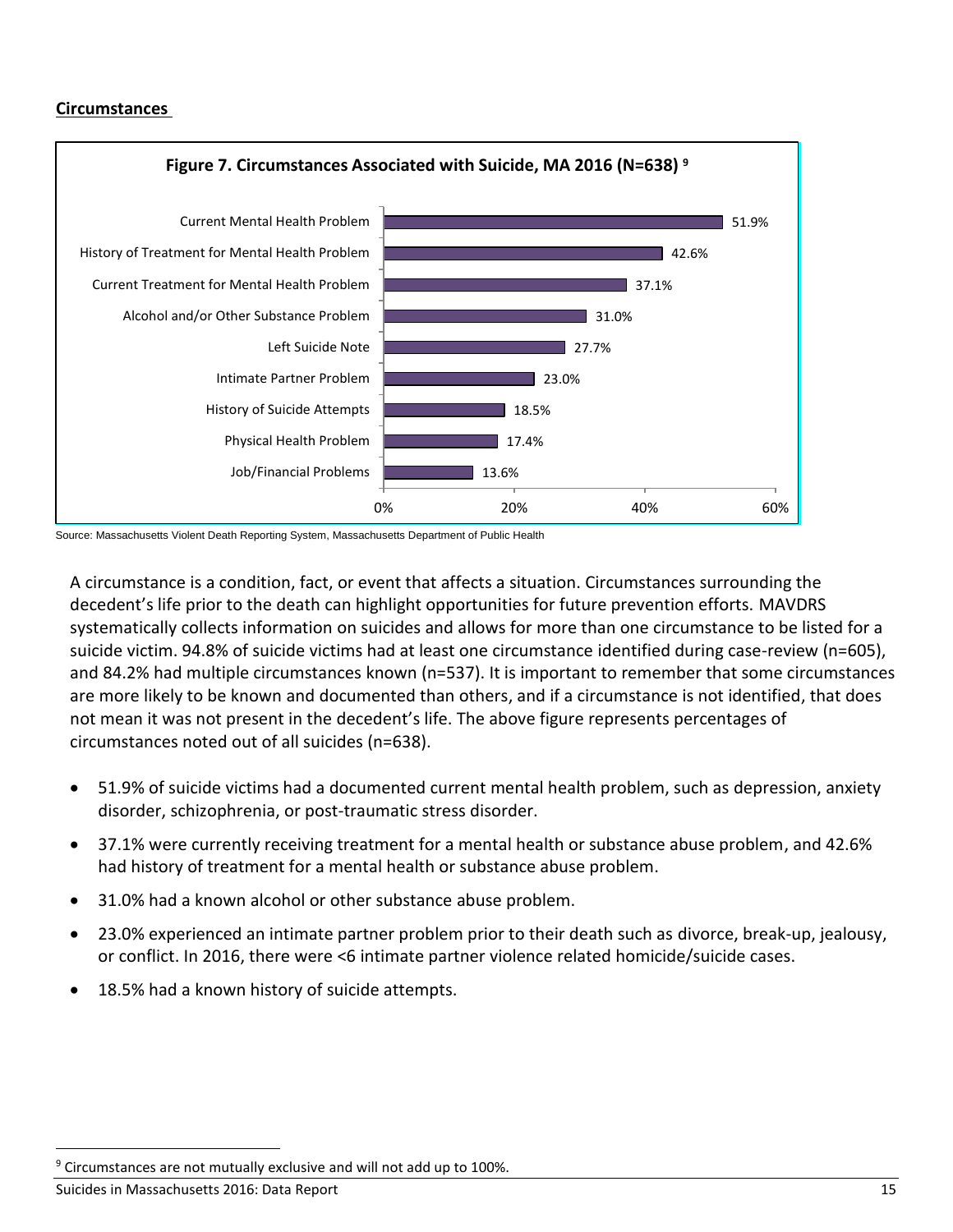#### **Past Suicide Attempts**

Information on past suicide attempts is obtained from the medical examiner file and police reports. This information may come from the decedent's family, friends, or psychiatric/hospital records. Friends and family of the decedent may not know of the decedent's past suicide attempts or may choose not to report that information to the authorities. Also, hospital records are not available on all suicides, and even if they are present, not all suicide attempts would cause an injury that would make this information be present in records.

| Table 10. Means of Suicide Victims who had a Previous Suicide Attempt, MA 2016 |                                                     |               |              |                                 |                   |  |
|--------------------------------------------------------------------------------|-----------------------------------------------------|---------------|--------------|---------------------------------|-------------------|--|
|                                                                                | <b>Victims with Prior Suicide</b><br><b>Attempt</b> |               |              | <b>Total</b><br><b>Suicides</b> | <b>Percent of</b> |  |
|                                                                                | <b>Male</b>                                         | <b>Female</b> | <b>Total</b> |                                 | <b>Total</b>      |  |
| <b>Total</b>                                                                   | 71                                                  | 47            | 118          | 638                             | 18.5%             |  |
| Firearm                                                                        |                                                     |               |              | 140                             | 5.0%              |  |
| Hanging/Suffocation                                                            | 34                                                  | 22            | 56           | 298                             | 18.8%             |  |
| Poisoning                                                                      | 24                                                  | 18            | 42           | 116                             | 36.2%             |  |
| All other means                                                                | 6                                                   |               | 13           | 84                              | 15.5%             |  |

Source: Massachusetts Violent Death Reporting System, Massachusetts Department of Public Health

- Of the 638 suicide victims in 2016, 118 (18.5%) had a previous suicide attempt. Females had a higher percentage (32.0%) of prior suicide attempts than males (14.5%).
- Among hanging/suffocation victims, 14.5% of male victims (n=34) and 34.4% of female victims (n=22) had prior suicide attempts.
- Among poisoning victims, 40.0% of male victims (n=24) and 32.1% of female victims (n=18) had prior suicide attempts.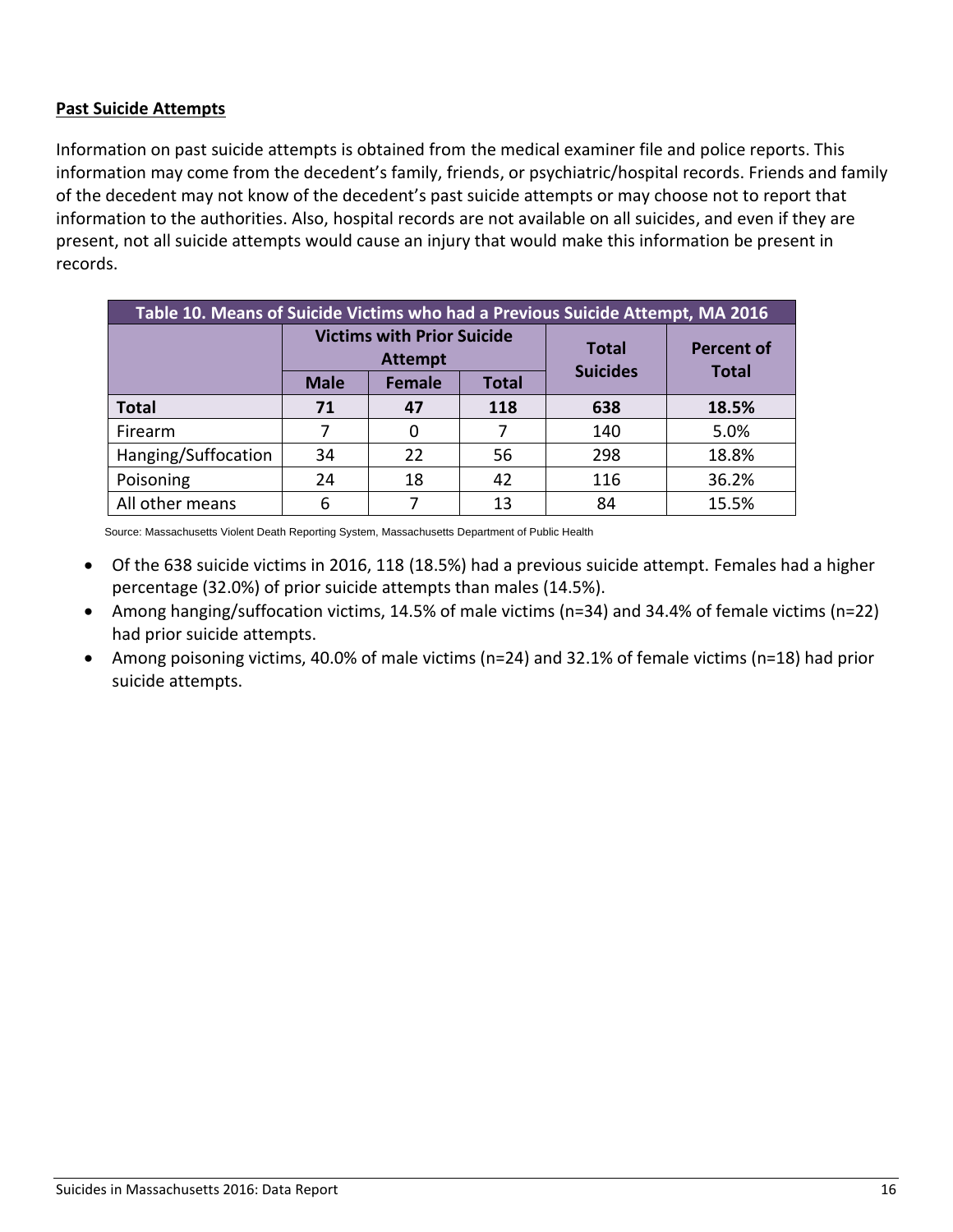## **Past Mental Health Treatment of the Decedent**

| Table 11. Means of Suicide Victims with History of Treatment for Mental Health or<br>Substance Abuse Problem, MA 2016 <sup>10</sup> |                                                    |               |              |                                 |                   |  |
|-------------------------------------------------------------------------------------------------------------------------------------|----------------------------------------------------|---------------|--------------|---------------------------------|-------------------|--|
|                                                                                                                                     | <b>Victims with History of</b><br><b>Treatment</b> |               |              | <b>Total</b><br><b>Suicides</b> | <b>Percent of</b> |  |
|                                                                                                                                     | <b>Male</b>                                        | <b>Female</b> | <b>Total</b> |                                 | <b>Total</b>      |  |
| <b>Total</b>                                                                                                                        | 178                                                | 94            | 272          | 638                             | 42.6%             |  |
| Firearm                                                                                                                             | $>25$                                              | $6$           | 34           | 140                             | 24.3%             |  |
| Hanging/Suffocation                                                                                                                 | 93                                                 | 36            | 129          | 298                             | 43.3%             |  |
| Poisoning                                                                                                                           | 33                                                 | 40            | 73           | 116                             | 62.9%             |  |
| All other means                                                                                                                     | 21                                                 | 15            | 36           | 84                              | 42.9%             |  |

Source: Massachusetts Violent Death Reporting System, Massachusetts Department of Public Health

- Of the 638 suicide victims in 2016, 272 (42.6%) were noted to have a history of treatment for a mental health or substances abuse problem. Females had a higher percentage (63.9%) of a history of treatment than males (36.3%).
- Among hanging/suffocation victims, 39.7% of male victims (n=93) and 56.3% of female victims (n=36) had a history of treatment for a mental health or substance abuse problem.
- Among poisoning victims, 55.0% of male victims (n=33) and 71.4% of female victims (n=40) had a history of treatment for a mental health or substance abuse problem.

<sup>&</sup>lt;sup>10</sup> Data suppressed for counts less than 6 for select variables. Some values greater than 6 have also been suppressed when it would allow for a value of less than 6 to be calculated.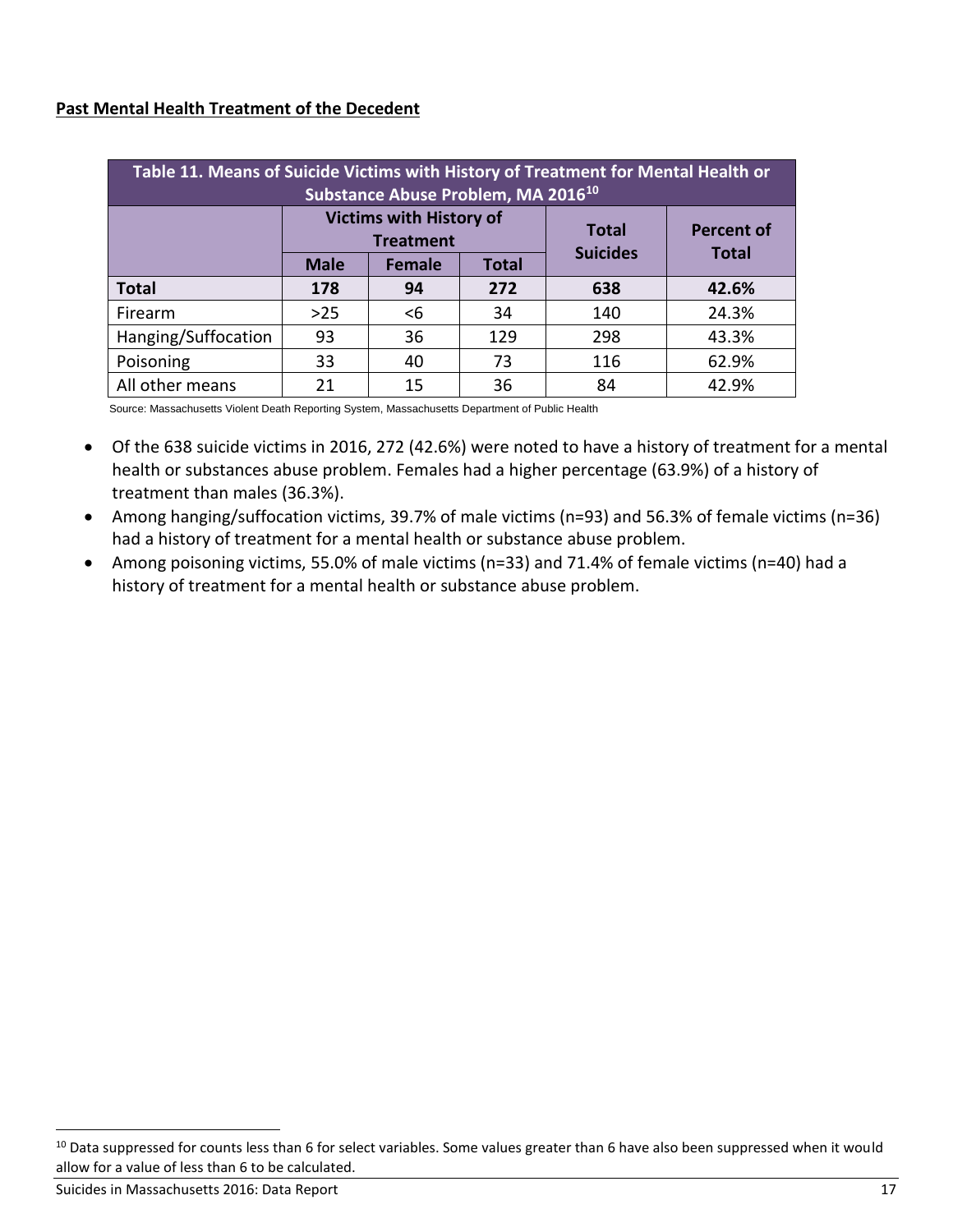# **Suicide Prevention Program**

The Suicide Prevention Program (SPP) at DPH employs the latest suicide prevention strategies using the public health approach and is funded by a specific line item in the Massachusetts State budget. The SPP uses data to help inform its prevention strategies.

Massachusetts has one of the lowest suicide rates in the country. Factors that contribute to Massachusetts' low rate include: the Commonwealth's low rate of household gun ownership, better access to emergency medical care and behavioral health services, and over a 10-year history of state suicide prevention funding.

One key public health strategy is to identify health disparities – when a disease, illness or injury disproportionately affects a particular population. Analyzing data on suicides and non-fatal self-injuries enables the Program to identify at-risk populations and target funding to those populations. The Program issued a competitive procurement for FY15 that resulted in the funding of 20 community-based providers to address the needs of these vulnerable populations statewide. Our providers and services fall into three distinct categories offering evidence-based strategies around suicide prevention, intervention, and postvention as described below:

- Prevention:
	- Training support the development of professional skills for mental health professionals, school personnel, community service providers, and gatekeepers
	- Community Awareness Campaigns
	- Online and face-to-face screenings and referrals
	- Evidence-based strategies targeting high-risk populations working-aged men, LGBTQ+, elders, veterans
- Intervention:
	- Support Groups for Attempt Survivors
	- Statewide Samaritans toll-free helpline funding provided to four Samaritans agencies
	- Evidence-based trainings for clinicians around assessment skills for suicidality
- Postvention:
	- Loss Survivor and bereavement groups
	- Postvention services to schools/communities in the wake of a youth suicide

Through Inter-agency Service Agreements (ISAs), the Program funds activities specific to the populations served by the Executive Office of Elder Affairs, the Department of Mental Health and the Department of Veterans' Services' SAVE Program (Statewide Advocacy for Veterans Empowerment).

The SAVE Program is comprised of workers (returning veterans or family members of returning veterans) who reach out to military personnel coming back from Iraq and Afghanistan to provide education on available services and benefits and to screen for behavioral health issues. They are highly mobile and attend veterans' gatherings all across the state. SAVE is not limited to working only with returning veterans; they can serve any veteran. Despite the age differences when dealing with Vietnam War veterans, for example, they still command credibility due to their military experience.

The SPP works in partnership with these agencies as well as the Department of Elementary and Secondary Education, the Department of Corrections, our own Bureau of Substance Addiction Services, the Office of Emergency Services, the Department of Children and Families, the Department of Youth Services (DYS),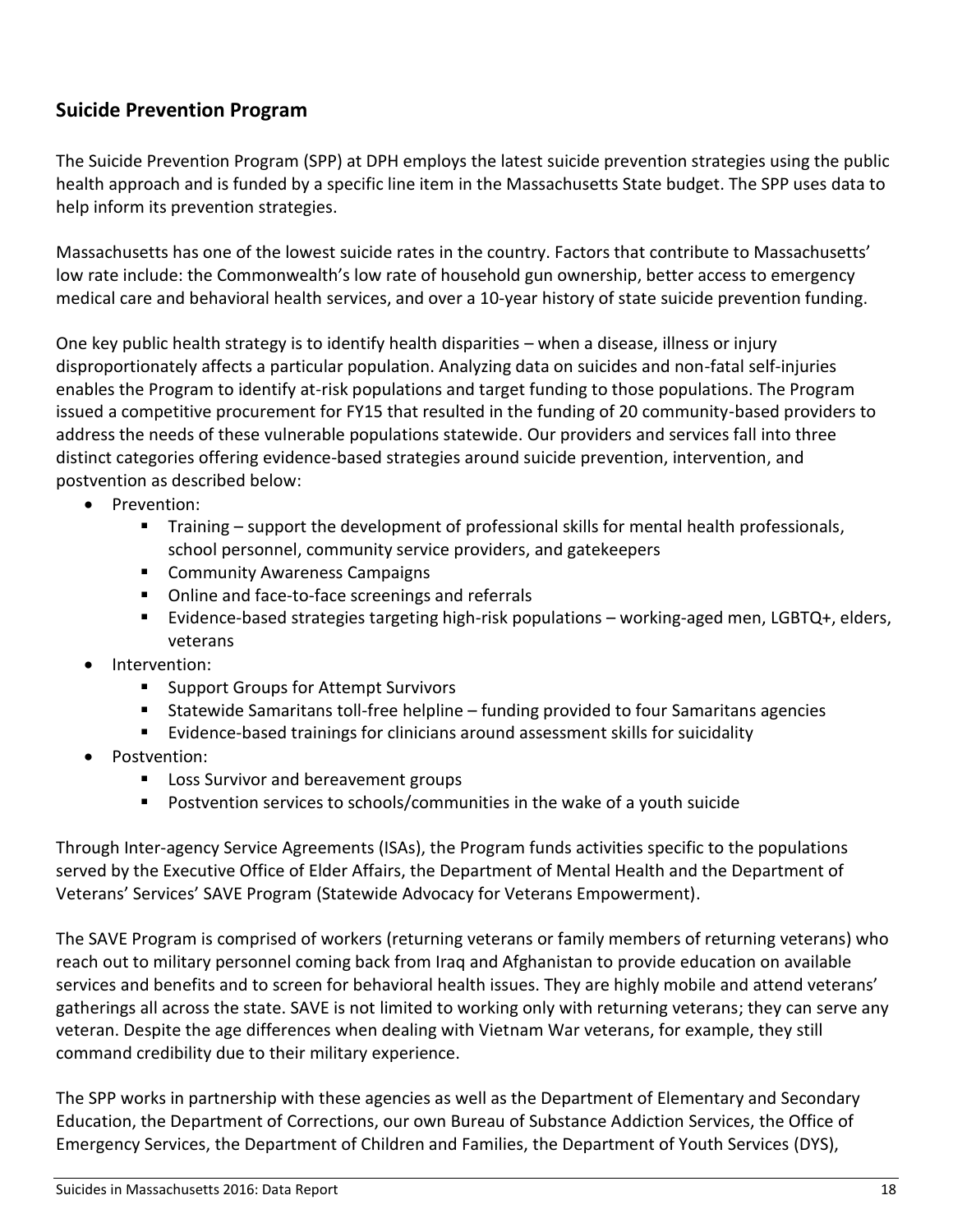County Sheriff's Departments, and the MA National Guard. An especially significant and close partner is the Department of Mental Health, which provides senior management staff participation in all aspects of the Program.

The SPP also funds the statewide MA Coalition for Suicide Prevention and its prevention activities. The Coalition develops and supports ten Regional Coalitions covering the entire Commonwealth. These Regional Coalitions provide local networking to assure that prevention services reach all areas of the Commonwealth. Community Coalitions are given technical assistance and some Program funding in their initial stages to support development. Some coalitions, like Needham, Newton, Nantucket and New Bedford, were formed in response to one or more youth suicides. After a year or two of operation, these coalitions usually expand to include activities addressing suicide across the lifespan.

A primary strategy for preventing suicide is raising public awareness that suicide is preventable. Gatekeeper training teaches everyone how to recognize signs of suicide and instills confidence in talking about suicide.

As behavioral health professionals are not required to complete suicide prevention or intervention as part of their licensing, the SPP has been offering trainings to help behavioral health professionals to better identify someone who is suicidal and treat their suicidality. Additionally, education and screening training for other health professionals help them to identify at risk individuals in their practices.

We prefer to introduce system-wide approaches to suicide that include appropriate levels of training, protocols to follow, and postvention strategies to minimize further deaths if a suicide occurs. Schools, DYS, community mental health centers, and hospital systems are some examples of systems with which we are working.

In 2015 the SPP was awarded the Garrett Lee Smith Grant from SAMHSA for youth suicide prevention work with ages 10-24. This grant provided the opportunity to implement Zero Suicide in selected health care and behavioral health care systems. Zero Suicide is an aspirational goal that focuses on a continuous quality improvement model through implementing systems change. Two health care systems were provided funding from the grant to implement Zero Suicide in their system, Berkshire Medical Center and Heywood Health Care System. To expand this approach, a Learning Collaborative was formed in the fall of 2016 to include an additional 8 health care and behavioral health care systems. Since this time, in the fall of 2017, the Department of Mental Health was one of five states awarded the adult version of this grant called the National Strategy for Suicide Prevention. With combined efforts between DMH and DPH a second learning collaborative was formed with a focus on Cape Cod and the Islands. Fifteen health and behavioral health care agencies participated in the Cape and Islands Zero Suicide Learning Collaborative which ended in the Fall of 2019.

In May of 2019, over 500 participants attended each of the two days of our annual conference. Participants were from clinical settings, schools, law enforcement, policy makers, survivors, those who had attempted suicide in the past, and service providers.

The Program provides technical assistance to interagency prevention policy initiatives to assure that the most current suicide prevention strategies are employed.